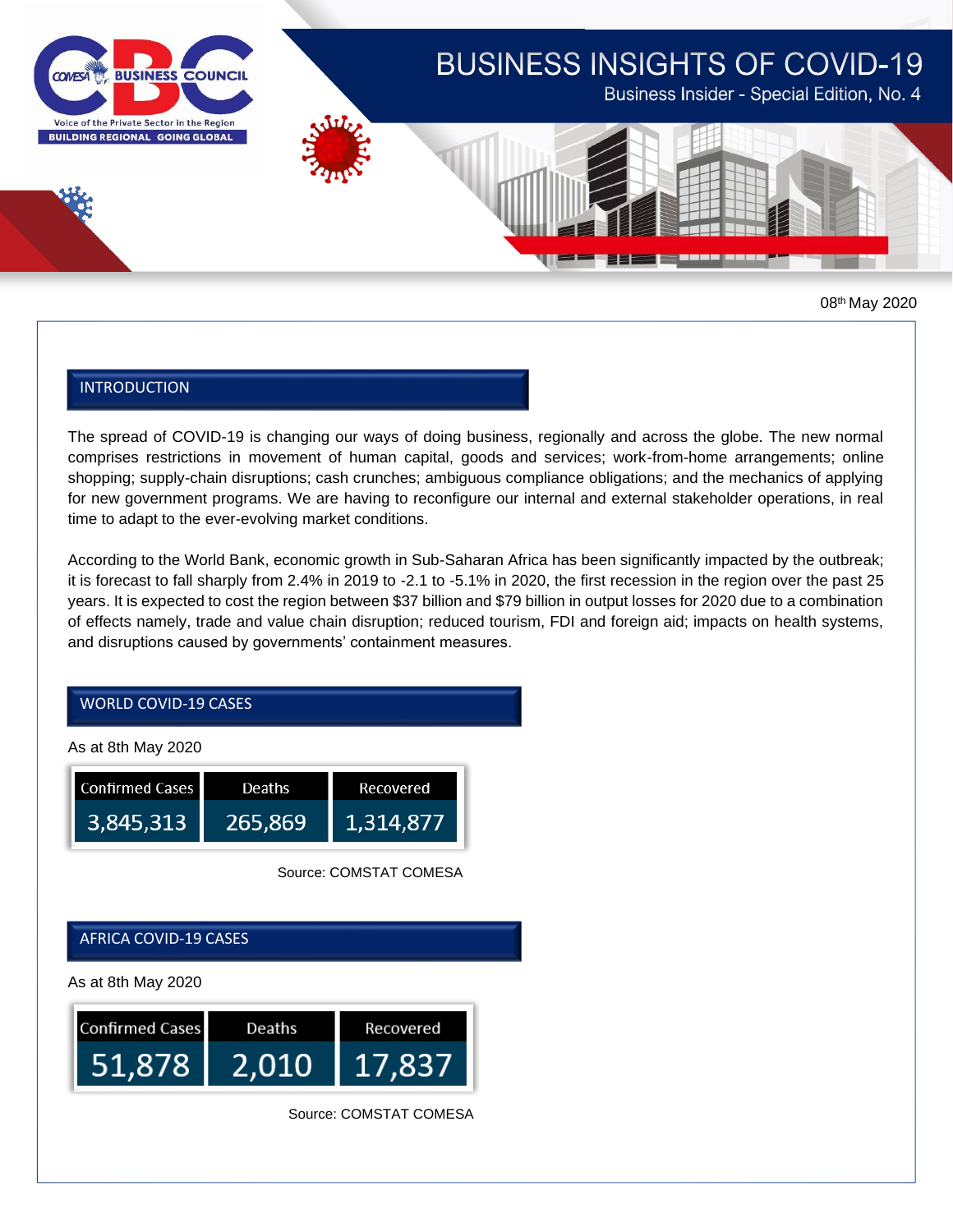# COMESA COVID-19 CASES

#### The table below highlights the statistics as of  $8<sup>th</sup>$  May 2020.

| Country          | <b>Total Confirmed</b> | <b>Active Confirmed</b> | Recoveries     | <b>Confirmed Deaths</b> |
|------------------|------------------------|-------------------------|----------------|-------------------------|
|                  | Cases                  | Cases                   |                |                         |
| <b>Burundi</b>   | 15                     | $\overline{7}$          | $\overline{7}$ | $\mathbf 1$             |
|                  |                        |                         |                |                         |
| Comoros          | 8                      | $\overline{7}$          | $\mathbf 0$    | $\mathbf 1$             |
| DR Congo         | 897                    | 742                     | 119            | 36                      |
| Djibouti         | 1,133                  | 331                     | 799            | 3                       |
| Egypt            | 7,981                  | 5,612                   | 1,887          | 482                     |
| Eritrea          | 39                     | 9                       | 30             | $\mathbf 0$             |
| Eswatini         | 153                    | 139                     | 12             | $\overline{2}$          |
| Ethiopia         | 194                    | 95                      | 95             | $\overline{\mathbf{4}}$ |
| Kenya            | 607                    | 381                     | 197            | 29                      |
| Libya            | 64                     | 37                      | 24             | $\overline{3}$          |
| Madagascar       | 193                    | 92                      | 101            | $\boldsymbol{0}$        |
| Malawi           | 43                     | 26                      | 14             | 3                       |
| <b>Mauritius</b> | 332                    | $\overline{2}$          | 320            | 10                      |
| Rwanda           | 271                    | 138                     | 133            | $\mathbf 0$             |
| Seychelles       | 11                     | 3                       | 8              | $\mathbf 0$             |
| Somalia          | 928                    | 778                     | 106            | 44                      |
| Sudan            | 930                    | 786                     | 92             | 52                      |
| Tunisia          | 1,026                  | 382                     | 600            | 44                      |
| Uganda           | 101                    | 46                      | 55             | $\mathbf 0$             |
| Zambia           | 153                    | 46                      | 103            | $\overline{\mathbf{4}}$ |
| Zimbabwe         | 34                     | $\overline{25}$         | $\overline{5}$ | $\overline{4}$          |
| <b>Total</b>     | 15,113                 | 9,684                   | 4,707          | 722                     |

Source: BBC

The pandemic is consistently driven by seven Member States: Egypt, Djibouti, Tunisia, Somalia, DR Congo, Sudan and Kenya representing about 90 per cent of all confirmed cases reported in the COMESA region.

# WORLD TRADE ORGANISATION (WTO) OBSERVATIONS

- $\frac{1}{6}$  World merchandise trade is set to plummet by between 13% and 32% in 2020 due to the COVID-19 pandemic.
- $\vert \cdot \vert$  A 2021 recovery in trade is expected, but dependent on the duration of the outbreak and the effectiveness of the policy responses.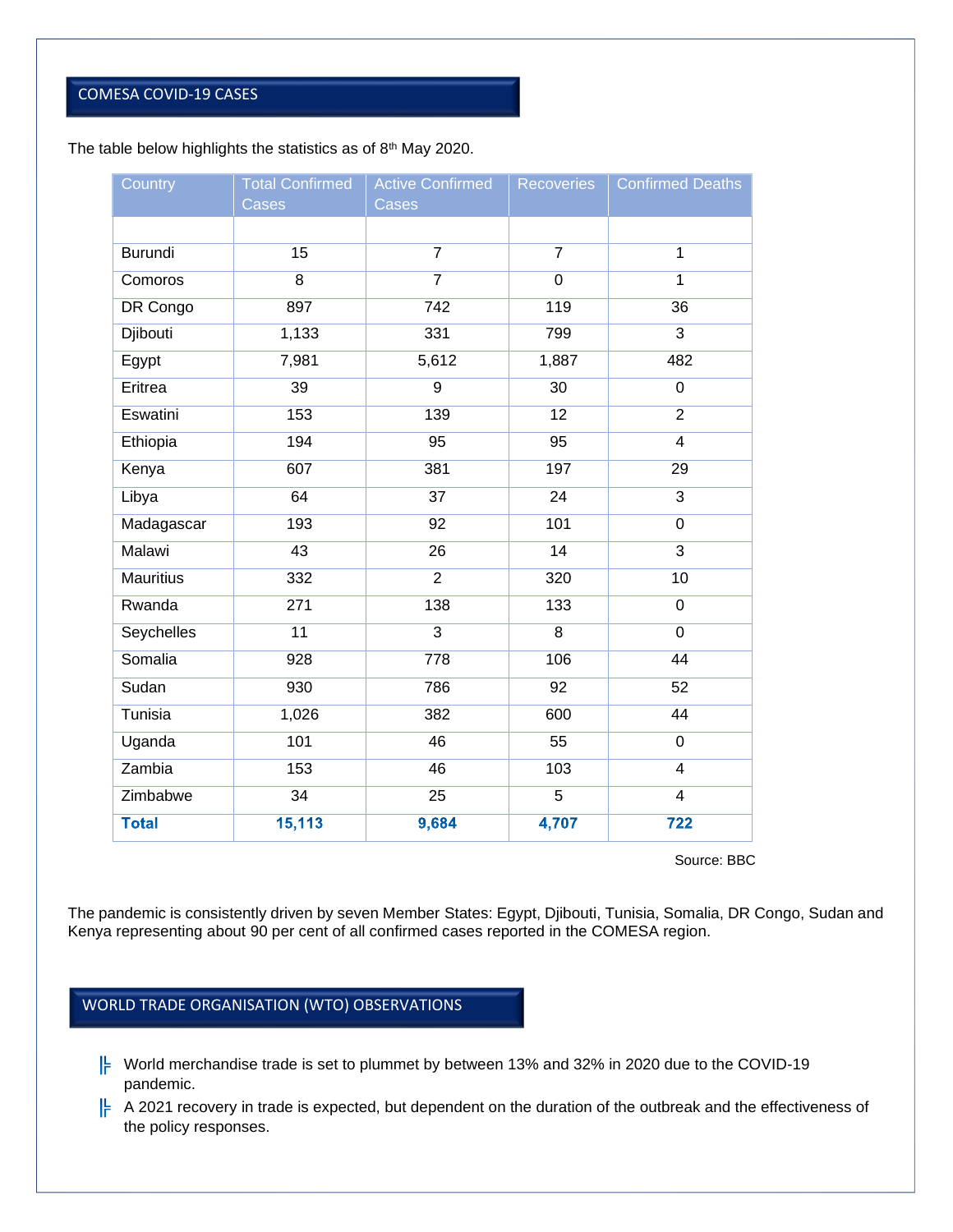- $\models$  Nearly all regions will suffer double-digit declines in trade volumes in 2020, with exports from North America and Asia hit hardest.
- Merchandise trade volume already fell by 0.1% in 2019, weighed down by trade tensions and slowing economic growth. The dollar value of world merchandise exports in 2019 fell by 3% to US\$ 18.89 trillion.
- $\vdash$  Trade will likely fall steeper in sectors with complex value chains, particularly electronics and automotive products.
- $\models$  Services trade may be most directly affected by COVID-19 through transport and travel restrictions.

# UNCTAD's 10 STEPS TO KEEP TRADE MOVING DURING COVID

UNCTAD policy brief presents concrete measures to facilitate transport and trade while protecting people from contracting COVID-19.

10 policy measures are proposed to cover maritime transport, customs operations, transit, transparency and legal issues, as well as technology to enhance paperless trade processes. The plan calls for policies that:

- $\left| \cdot \right|$  Ensure uninterrupted shipping.
- $\left| \right|$  Keep ports open.

19

- $\vdash$  Protect international trade of critical goods and speed up customs clearance and trade facilitation.
- $\left| \right|$  Facilitate cross-border transport.
- $\left| \right|$  Ensure the right of transit.
- $\left| \right|$  Safeguard transparency and up-to-date information.
- $\left| \right|$  Promote paperless systems.
- $\left| \right|$  Address early-on legal implications for commercial parties.
- $\left| \right|$  Protect shippers and transport service providers alike.
- **Prioritize technical assistance.**

The policy brief calls on governments to ensure health measures are implemented in ports and border crossings in ways that minimize interference with international traffic and trade. It also emphasizes the need for people involved in the movement of trucks, ships, and planes to be given the status of critical personnel.

## THE NEW NORMAL: BUSINESS SURVIVAL IN THE TIME OF CORONAVIRUS19

#### **Investing in Technologies**

During the COVID-19 pandemic, businesses and governments are becoming increasingly reliant on technology to support the vast workforces which are under quarantine to mitigate the spread of the virus. Remote working and collaboration tools have become essential systems, with new demands placed on networks and data centre infrastructure. These technologies may have a long-lasting impact beyond COVID-19.

Every organisation which is offering a service or product, has experienced digital systems becoming an absolute lifeline in bridging the gap between the companies and buyers, potential buyers and other relevant stakeholders. The importance of digital technologies to customers, suppliers, and to the entire economy has rapidly accelerated and companies must accelerate their digitization plans.

As most countries in the COMESA Region are on lockdown and physical distancing is being implemented, companies' IT infrastructure and digital strategies must adapt in order to:

- $\left| \right|$  Continuously manage supply chains.
- $\left| \cdot \right|$  Communicate with relevant stakeholders and shareholders.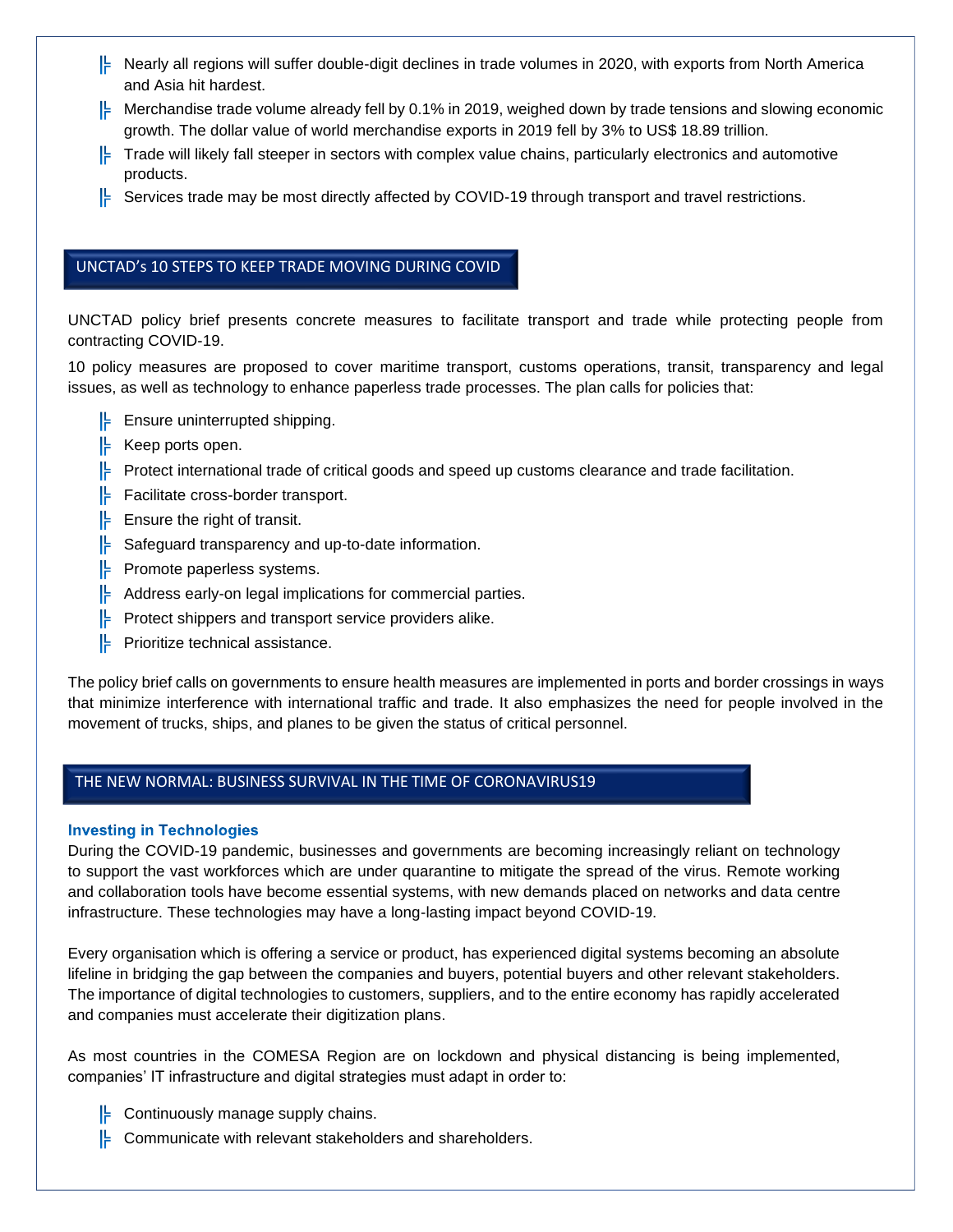- $\vdash$  Be able to understand changes which are taking place in target markets and source countries (introduced measures which can hamper movement of goods and services).
- Forecasting of consumers' wishes, which became hardly predictable, and to help businesses organize effective logistics.
- $\left| \right|$  Propel digital marketing.

#### **Finding Efficient Supply Chains**

The COVID-19 pandemic has created disruptions to the global supply chain due to measures which have been put in place restricting movement of goods and services across borders. Factory shutdowns, and travel and export bans have put some constraints on the procurement of raw materials, machinery, food and other important products.

The disruptions in the supply chains demands manufactures and companies in the COMESA region to find alternative sources of products and raw materials. In the past years, COMESA countries have been mainly sourcing products and raw materials from European Union, USA, China and India, but due to disruptions in cargo movement by air and sea, regional alternative suppliers should be sought.

Companies may also take into account online tools which can provide alternative buyer and supplier contacts, for example the International Trade Centre's (ITC) TradeMap and the COMESA Business Council's BIZNET. Moreover, it is recommended that businesses use all the technology available to proactively model their supply chain operations and look to collect the most up-to-date data.

#### **Tactical Pricing to Keep Businesses Operating**

The COVID-19 has resulted in the tremendous reduction of in consumer goods demand due to customers grappling with uncertainty. Businesses face the challenge of trying to maintain sales velocity and this demands discipline in pricing to avoid setting a new lower price floor that haunts them after demand returns. McKinsey and Company suggest that for survival, companies need to come up with promotional campaigns and discounts which propel purchase and enable them to survive.

The pandemic now demands companies and manufactures to know their customers in order for them to be able to prioritize stock, services and pricing as appropriate. This strategy may involve putting limits on individual customer purchases to protect an entire customer segment, however a balanced approach will in-turn earn long-term customer loyalty.

It is imperative that companies communicate their pricing strategy clearly to customers; this will assist them to respond better to price fluctuations as they will have an understanding of the rationale. The company will be able to smoothly implement and execute this strategy if it lines up with what customers know.

The strategy can also take into account building a dynamic-response model using true market signals to identify relevant data points and avoid panic-induced price setting. This ensures that prices are market appropriate and don't alienate customers, but also reflect the inventory and cost situation.

If companies manage pricing deliberately, it is possible to minimize damage to market share and pricing power and be in a stronger position once life and commerce returns relatively to normal.

Companies can also take advantage of the facilities which have been put in place by various governments, for example in the COMESA Region, Kenya has relaxed taxes, rentals and duties on imports. These Government interventions have a bearing on the cost of production which can enable companies to adjust pricing, thereby accommodating consumers' diminishing purchasing power.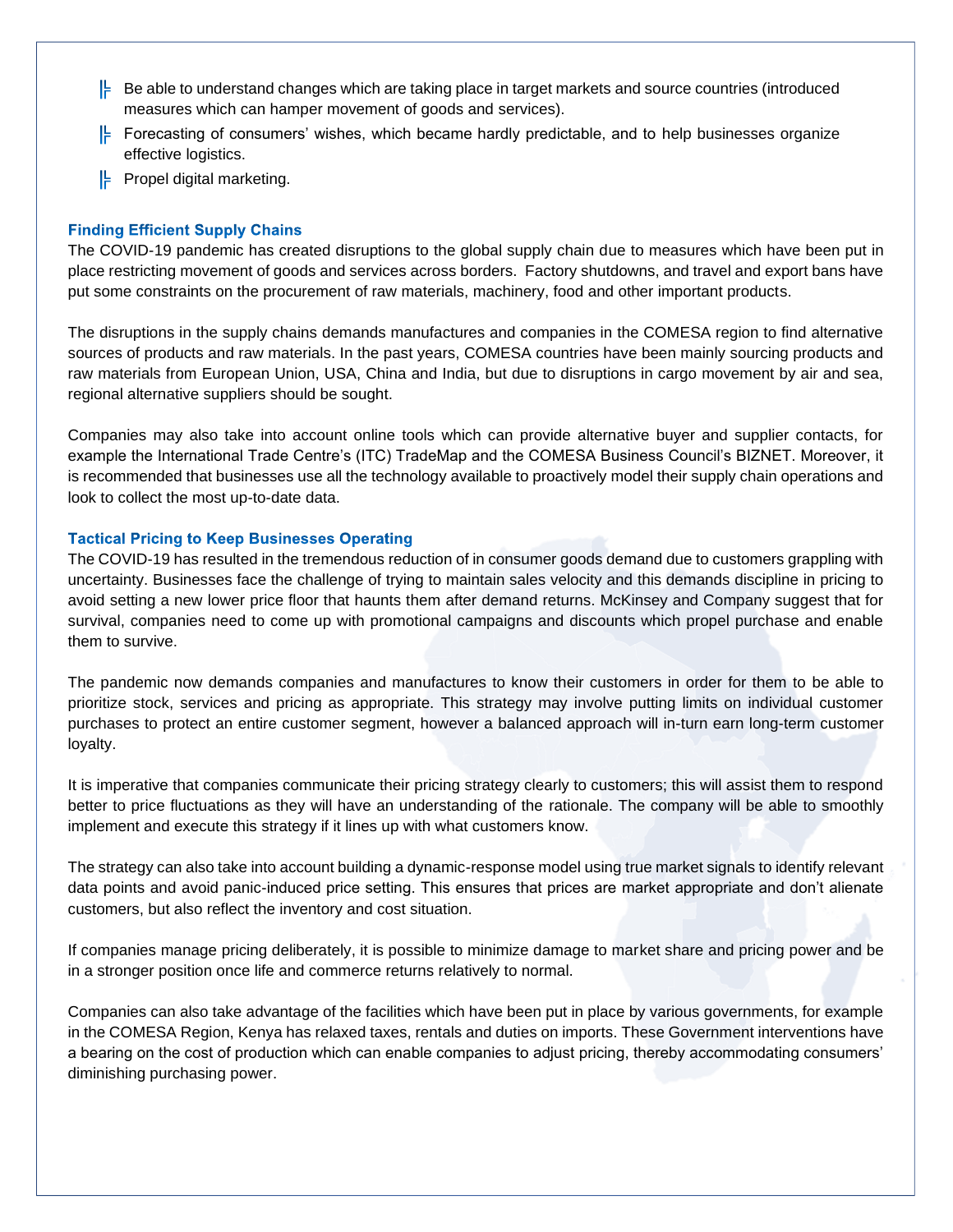#### **Help Core Clients with Solvency**

McKinsey and Company points out that to secure sales, pragmatic assistance should be provided to customers and suppliers in financial difficulty by providing them with payment facilities or extensions of deadlines in a highly targeted way. Again, the choice between usual practices and exceptions must be made strategically so as not to upset the economic balance of the whole sector.

## **Business Readiness in the Area of Contractual Obligations**

#### At an enterprise level, in order to ensure businesses are ready.

and able to cushion themselves, it is important to understand and manage obligations and contracts, especially obligations that other parties have to your business and obligations that the business has to other parties. Ensure a strong financial position, that the business can still effectively carry out its operations. Above all, it is of utmost importance that partners and stakeholders are kept informed of any major changes that are likely to affect the business's position.

#### **Government Interventions During COVID-19: Tax and Trade**

Most Governments in the COMESA Region have intervened to cushion the business operators in their countries. Countries like Kenya, Rwanda, Mauritius, Seychelles, Zimbabwe, Eswatini, DRC, Ethiopia, to mention a few, has changed their tax regulations in response to COVID-19. The changes are affecting both indirect and direct taxes and vary from country to country. PWC highlights that, for companies that operate in different jurisdictions, keeping up with the changes may help the business survive. Tax is one form of stimulus, and changes in tax rates and due dates can help companies conserve cash and strategically plan for their recovery.

# KEY SOURCES OF INFORMATION

http://www.africacdc.org/press-centre/news

https://hbr.org/2020/02/lead-your-business-through-the-coronavirus-crisis

https://www.bbc.co.uk/news/resources/idt-4a11d568-2716-41cf-a15e-7d15079548bc?at\_custom4=AFD26802-7057- 11EA-862A-

85003A982C1E&at\_custom2=facebook\_page&at\_custom1=%5Bpost+type%5D&at\_campaign=64&at\_custom3=BBC +News+Africa&at\_medium=custom7&fbclid=IwAR0X6tuJCPKl0 iFly8GPCB\_NNx\_dzQViKO\_aA1ctmMq4PqQTlQ3b9ueoEU

https://www.bcg.com/featured-insights/coronavirus.aspx

https://www.mckinsey.com/business-functions/strategy-and-corporate-finance/our-insights/the-restart

https://www.qualitymag.com/articles/96031-relieving-covid-19-pressure-on-manufacturers-technology-can-help

https://www.strategy-business.com/blog/How-to-respond-when-a-crisis-becomes-the-new-normal?gko=ff6a3